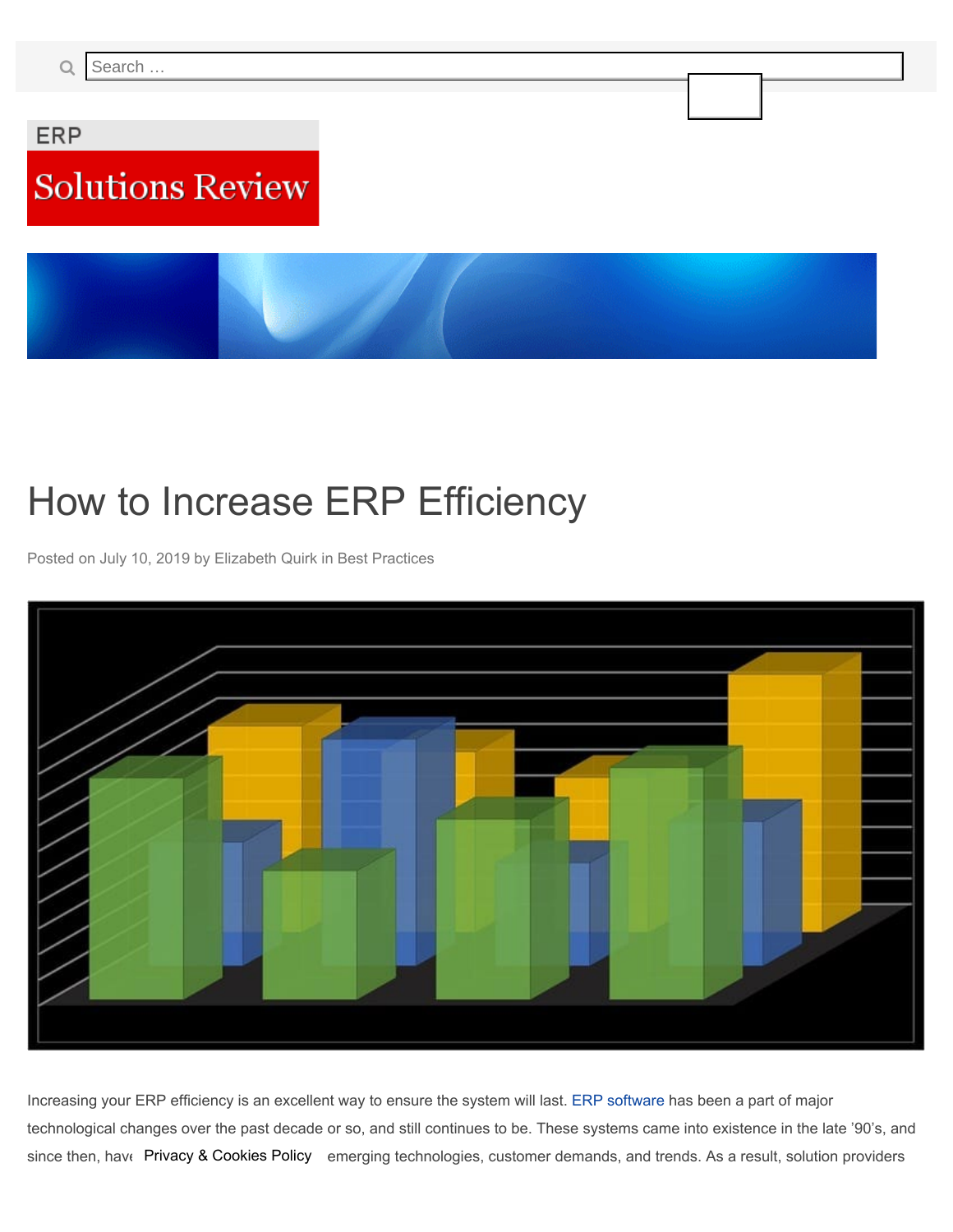have had to shift their focus and develop tools that meet the needs of organizations dealing with increasingly large data and process volumes.

The process of searching and evaluating an ERP solution is not as simple as it once was, there's no such thing as a one-size-fits-all approach when it comes to ERP software. When thinking about the near future, it's important to keep these fundamentals in mind while evaluating current ERP systems.



### How to Increase Efficiency

#### **Mobility**

Cloud computing is becoming more popular and being widely adopted across different businesses. With cloud enabling access from anywhere, a business can now be conducted from the comforts of home. Floor workers, clerks, management and other stakeholders in the business are preferring mobile over desktops to operate their business. With mobile phones being entwined in people's lives, using ERP software on the mobiles will become inevitable. This is increasing the need for ERP software to incorporate mobile capabilities and compatibility with different devices.

#### User-friendliness

ERP systems have been in existence since the 1990s and have been constantly evolving ever since. Its safe to say that ERP software is here to stay. This means that the companies which are using archaic systems are to upgrade themselves as they have become outdated and also the new generation employees which have grown up using social media and other advanced technological innovation would not be interested in using the obsolete systems. The ERP developers need to modernize their software and make them more user- friendly keeping in mind the quality of the software users.

#### Customer-centric

Most business and enterprises put their customers first. Any business decision is made keeping in mind the customers who are eventually the end users. But this has not yet trickled down to the ERP systems. The ERP software has been built keeping warehouse management, accounts, supply chain and audits in mind but not the customers. However, this is changing now. Big ERP giants are now investing heavily in trying to make ERP more customer friendly. Integrating CRM with ERP is not the only solution.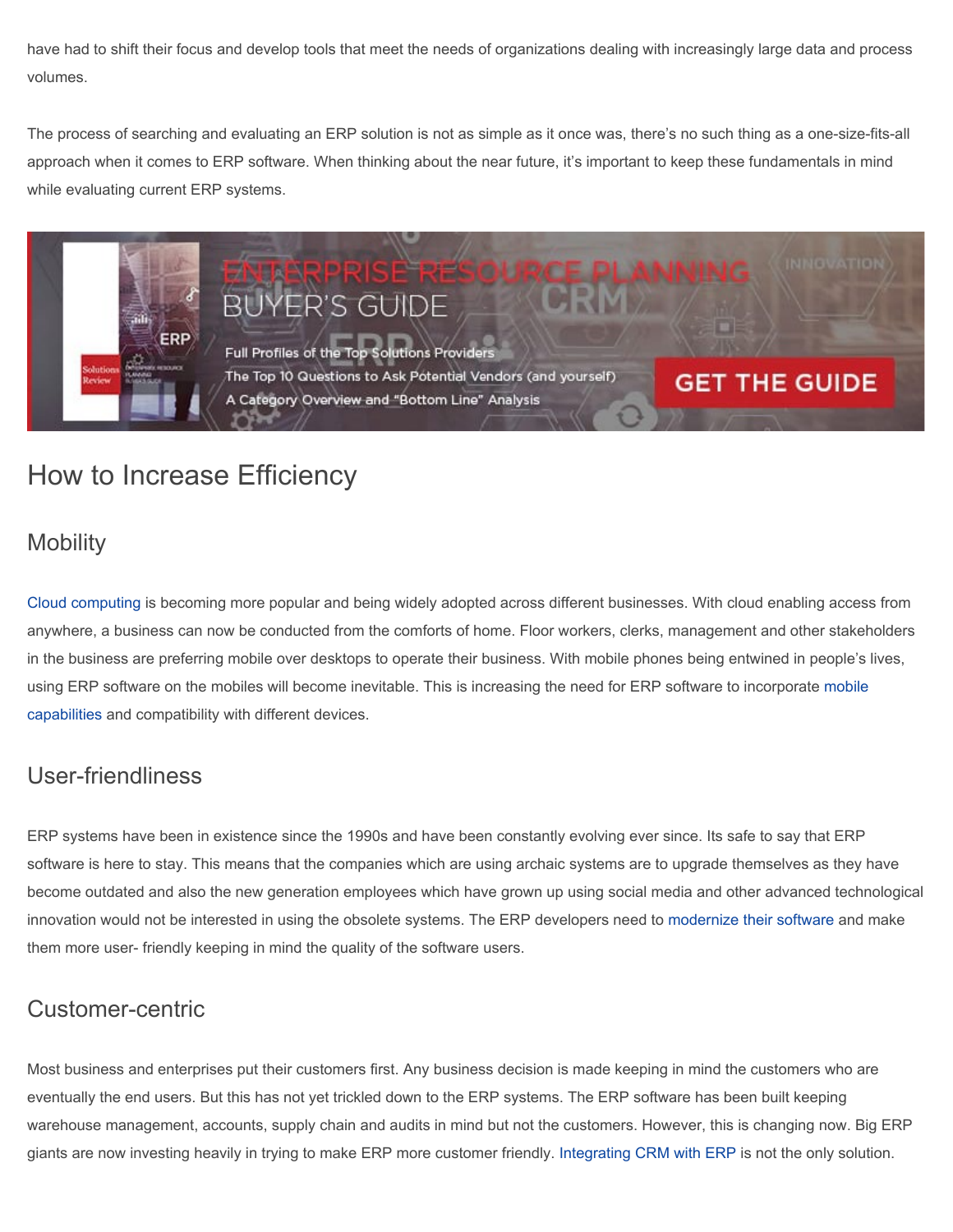Seamless integration of various factors contributing to business like e-commerce, customer service, social media, finance, and analytics will make the ERP more customer oriented.

### **Flexibility**

The future seems bright for vendors who provide many options for different modules, business types, and functions. Though SaaS solutions offered by cloud computing are making it big, the companies will want an amalgamation of both cloud solutions as well as on-premise solutions. They will want the freedom to choose both or move from one solution to another in the future.

Looking for more? Download our ERP Buyers Guide for free to compare the top-24 products available on the market with full page vendor profiles, key capabilities, an ERP software market overview, our bottom line analysis, and questions for prospective buyers.

*And don't forget to follow us on Twitter, Facebook and LinkedIn for all the latest in the ERP space!*





#### **Share this:**



Tagged